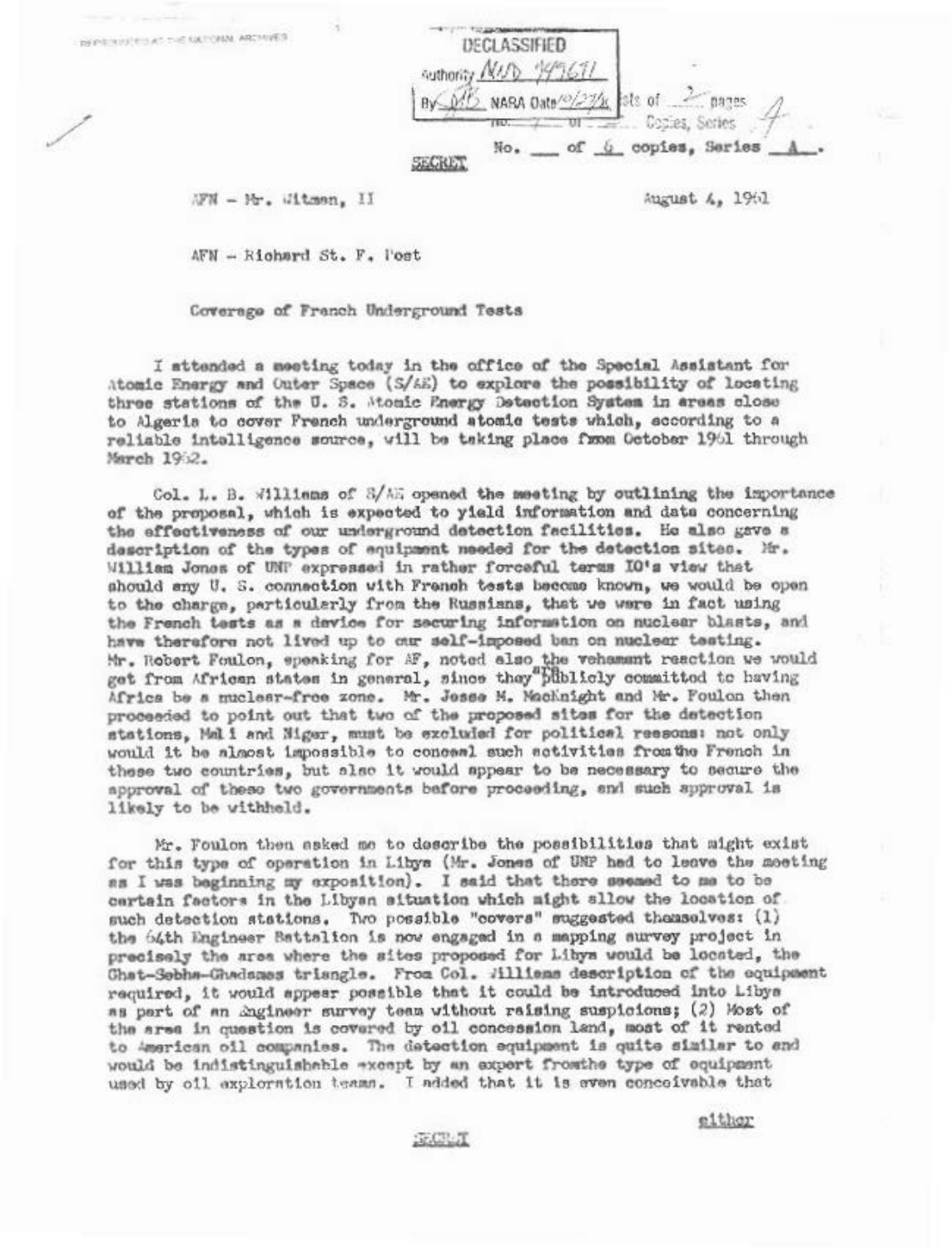IN TREASURED AT THE EMPIRE, MICHAEL

**DECLASSIFIED** suthority NUD 99967 By MD NABA Date

#### SECRET

#### $-2-$

either one or both of these covers could be used without having to inform the Libyan Government or the Xing, although this is a point on which our Asbassador's comments would obviously be required. And, of course, the whole scheme would have to be discussed with the Ambassador at an early stage.

The concensus of the meeting was: (1) if the detection plan is to be implemented at all, it would have to be done in Libya; (2) we would have to be absolutely certain of having as sir-tight a cover es is humanly possible; (3) Col. Williams would initiate action to bring the detection people together with the Engineers to see what the possibilities would be for utilising the Engineer detachment in Libya as a cover; (4) in the near future, he would schedule a meeting with Defense, ISA, AFTAC (Air Force Technical Applications Center), and State to consider the matter further and determine if the stage has been reached for an approach to the unbassador on the subject, Mr. Foulon stressed that AF has, of course, not committed itself to enything except to consider the proposal further.

AF: AFN:RBtFPost:mib

SECRET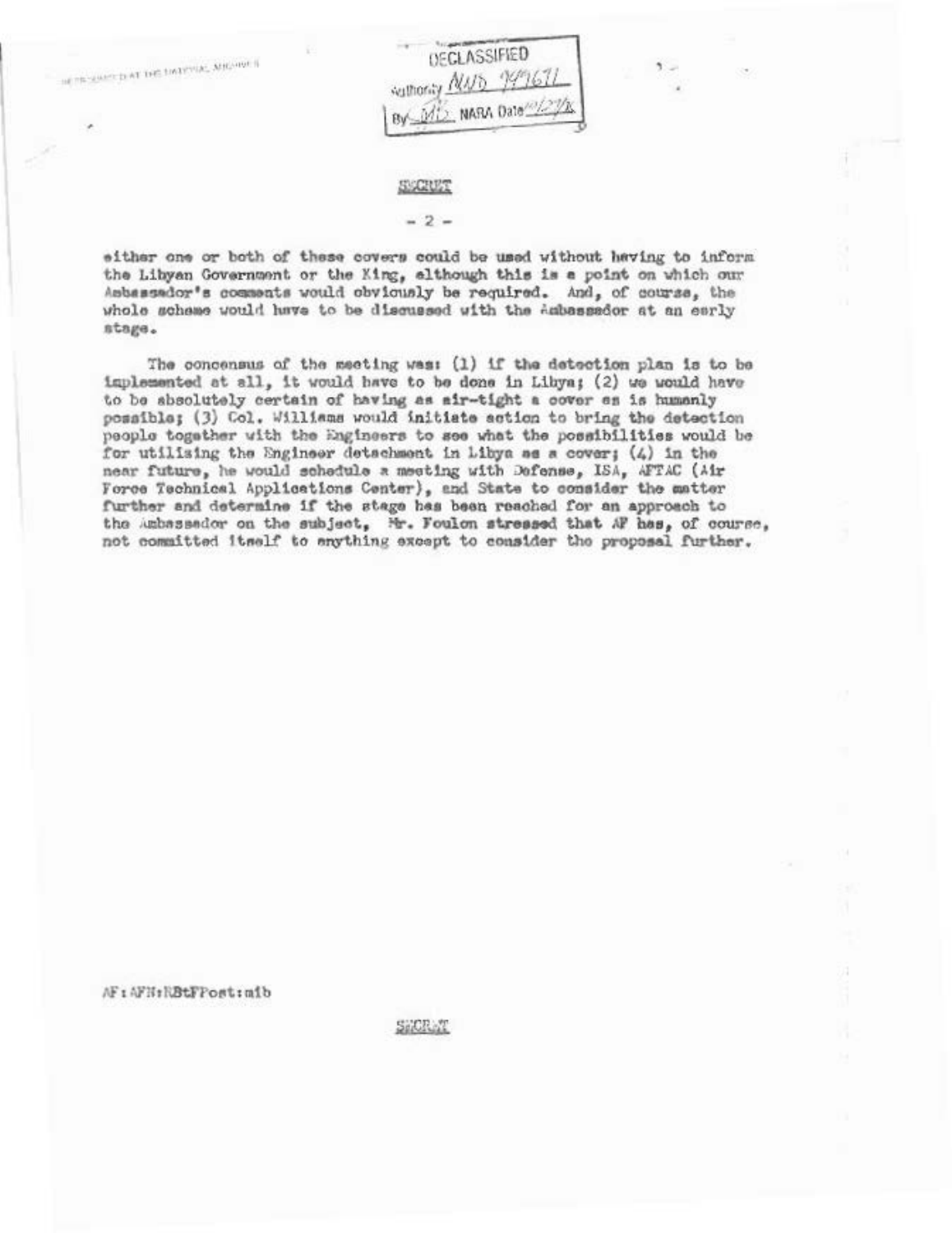FREE HOLD TO STATE THE EAST CREW AND THE T

| DECLASSIFIED<br>Authority De. |                        |
|-------------------------------|------------------------|
| NARA Date                     | usists of<br>$-$ pagen |
| Number                        | Copios, Series         |
|                               |                        |

August 15, 1961

SECREY

Dear General Rodenhauser:

I refer to your letter of July 26, 1961, subject, "French Underground Tests".

The Department is clearly aware of the desirability of monitoring these tests for the purposes described in your letter. It is necessary, nevertheless, to weigh carefully the anticipated technical gains against possible risks involved. Preliminary examination by the Department indicates that:

1. Mali, with a government somewhat oriented toward the Soviet Bloc and now utilizing the services of a number of Bloc rechnicians, would appear to be totally unsuitable for the operation. Not only is it unlikely that the Government of Mali would approve the project (and the project could not be carried out without the government's cooperation). but discovery by Bloc personnel is likely and it is a virtual certainty that the French would be aware of the operation.

2. Wiger, while presenting less chance of discovery by Sloc personnel, is heavily dependent on Freuch technicians without whose knowledge a project of this sort could not be effected. Furthermore, Wiger is committed to a policy of a "nuclear-free" Africa and it is unlikely that the leaders of Niger would be willing to accept the rigks to their political futures which discovery of their part in this operation would entail.

Maj. Gen. J. F. Rodenhauser, USAF, Chief, AF Technical Applications Center, DCS/Operations, Department of the Air Force. Washington 25, D. C.

SECRET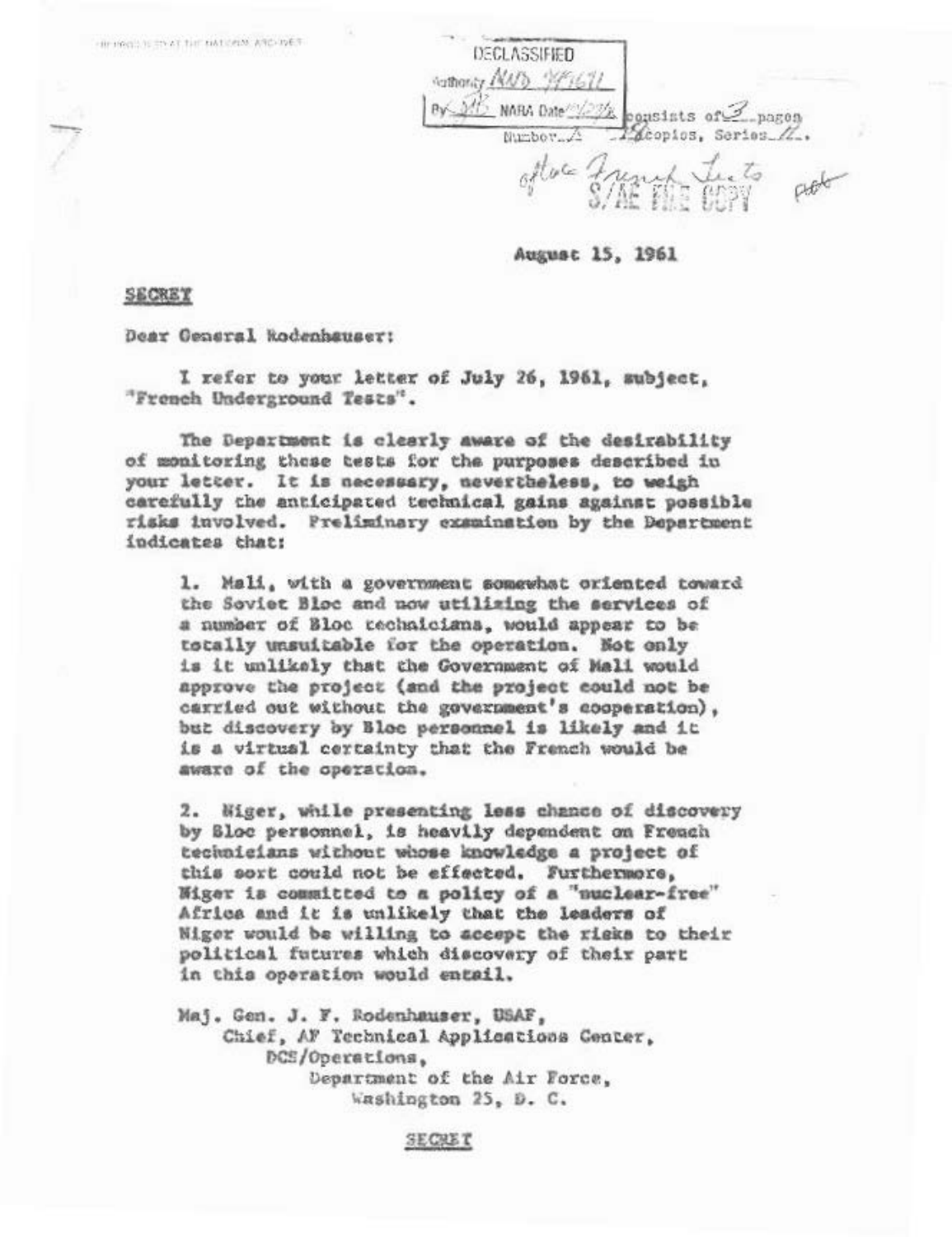PERTY OF STOLAR THE VATICIAL ARCHIVES

File Option in increases compared

法药品的名词

# **UEGLASSIFIED** suthority NUD 195671 By DID NARA Date

### **SECRET**

### $-2 -$

In any case, there is no existing operation in either Mali or Higar to lend itself as a cover for the project.

3. Libya, alternatively appears to offer certain possibilities for suitably esrrying out the project. Mapping surveys are now being conducted by the Corps of Wagineers in the Ghat-Sebha-Ghadames area, where also a number of private U.S. oil companies are prospecting for petroleum. Either or both of these may present opportunities for secure monitoring of the French tests, and it is suggested that you explore them to determine whether a suitable operational plan can be developed in connection with them. If it is necessary to direct inquiries to military units in the field, the Department will be happy to coordinate them with our Ambassador in Benghazi.

Meanwhile, the Department is attempting to weigh the foreign policy implications of the proposal, and our Ambassador in Libys has been requested to comment promptly on the possibilities for conducting such an operation in Libya and on whether or not an approach to Libyan authorities would be feasible. You are aware, of course, discovery of any U.S. consection with French nuclear tests, whatever our purposa, might subject us to accusations of having hypocritically condoned if not wacouraged the French tests in order to gather data we are unable otherwise to acquire because of our self-imposed test ban. Our position in Africa in particular, and among "uncommitted" nations in general, would be damaged, and we would be placed at a psychological dipadvantage in future dissumment and testban talks.

Thus, while the Department is willing to explore every possibility for accommodating the detection teams, final decision must await the results of further study. Clearly,

SECRET